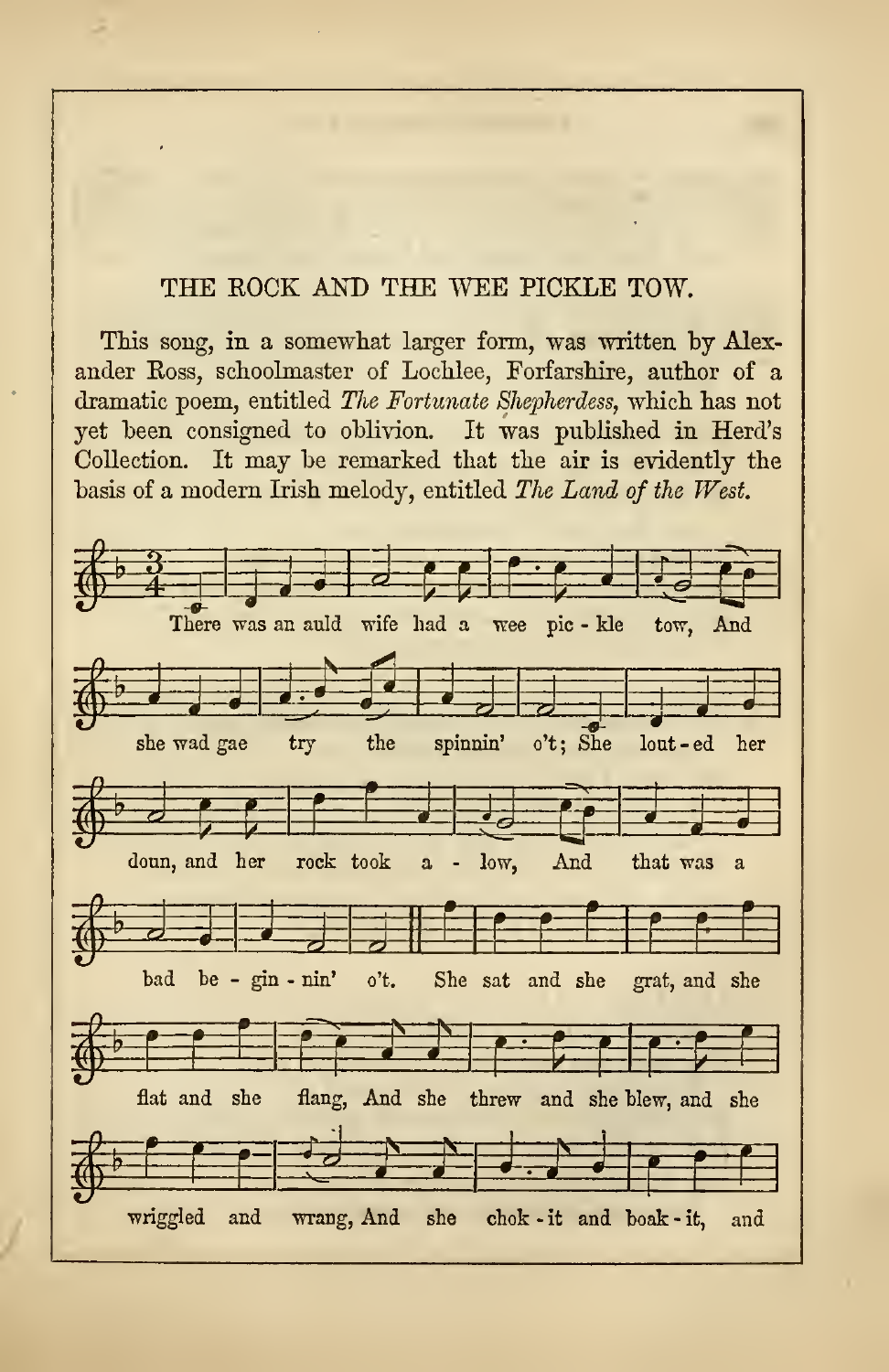

There was an auld wife had a wee pickle tow, And she wad gae try the spinnin' o't She lonted her doun, and her rock took a-low, And that was <sup>a</sup> bad beginnin' o't. She sat and she grat, and she flat and she flang, And she threw and she blew, and she wriggled and wrang, And she chokit and boakit, and cried like to mang, Alas, for the dreary beginnin' o't

I 've wanted a sark for these aught-years-and-ten, And this was to be the beginnin' o't; But I vow I shall want it for as lang again, Or ever I try the spinnin' o't. For never since ever they ca'd as they ca' me, Did sic <sup>a</sup> mishap and mischanter befa' me ; But ye shall hae leave baith to hang and to draw me, The neist time <sup>I</sup> try the spinnin' o't.

<sup>I</sup> hae keepit my house now these threescore o' years, And ave I kept frae the spinnin' o't; But how I was sarkit, foul fa' them that speirs, For it minds me upo' the beginnin' o't. But our women are now-a-days a' grown sae braw, That ilk ane maun hae a sark, and some hae twa The warlds were better where ne'er ane ava Had a rag, but ane at the beginnin' o't.